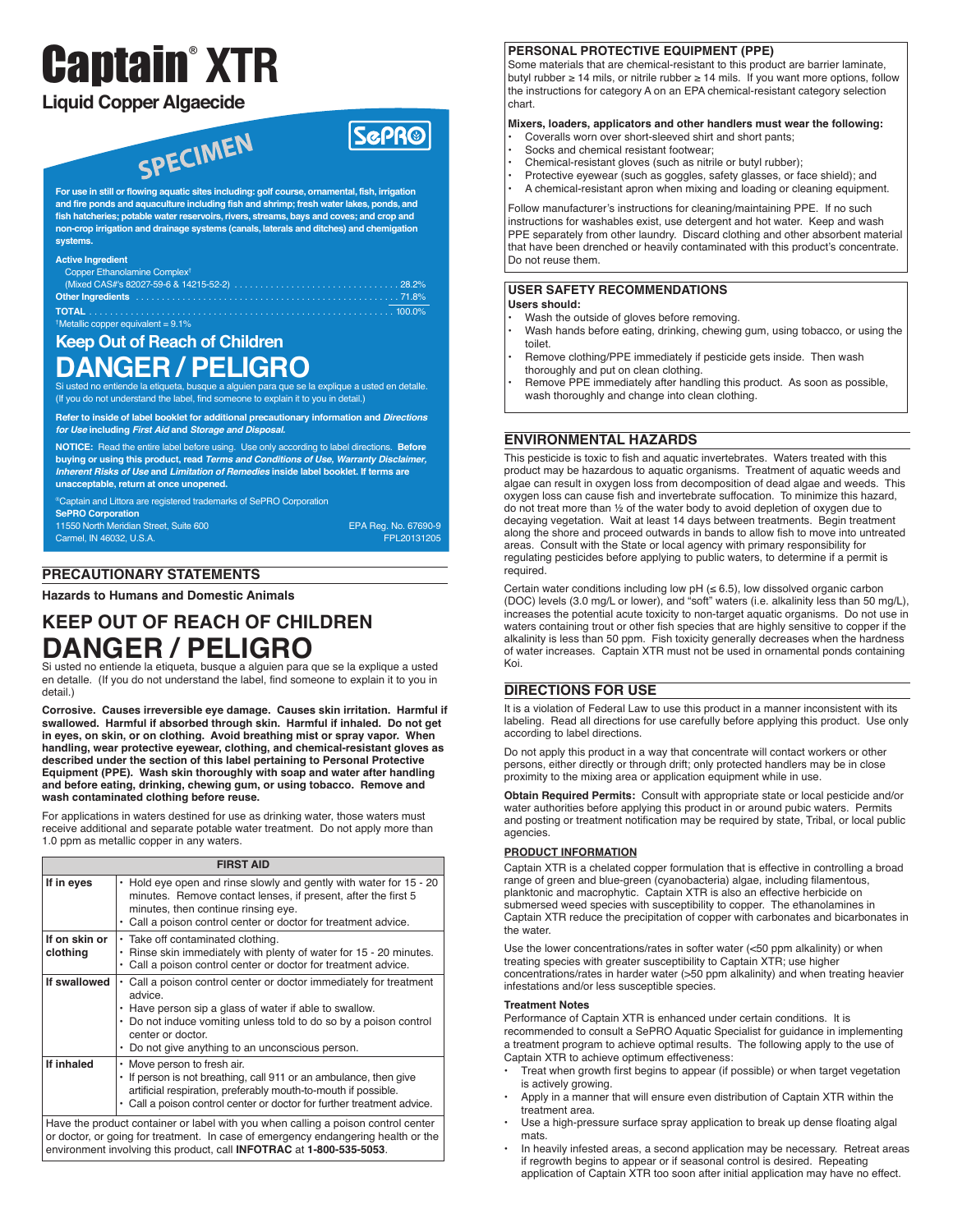#### **Precautions and Restrictions**

- Do not apply Captain XTR directly to, or otherwise permit it to come into contact with any desirable plants as injury may result.
- Do not apply in such a way that concentrated Captain XTR comes in contact with crops, ornamentals, grass or other desirable plants.
- Wash spray equipment thoroughly before and after each application.
- Contents may cause bluing where marcite has been etched.

# **Spray Drift Management**

A variety of factors including weather conditions (e.g., wind direction, wind speed, temperature, relative humidity) and method of application (e.g., ground, aerial, airblast, chemigation) can influence pesticide drift. The applicator must evaluate all factors and make appropriate adjustments when applying this product. **Droplet Size**

#### Apply only as a medium or coarser spray (ASAE standard 572) or a volume mean diameter of 300 microns or greater for spinning atomizer nozzles.

**Wind Speed**

Do not apply at wind speeds greater than 15 mph. Only apply this product if the wind direction favors on-target deposition (approximately 3 to 10 mph), and there are no sensitive areas within 250 feet downwind.

#### **Temperature Inversions**

If applying at wind speeds less than 3 mph, the applicator must determine if a) conditions of temperature inversion exist, or b) stable atmospheric conditions exist at or below nozzle height. Do not make applications into areas of temperature inversions or stable atmospheric conditions.

#### **Other State and Local Requirements**

Applicators must follow all state and local pesticide drift requirements regarding application of copper compounds. Where states have more stringent regulations, they must be observed.

#### **Equipment**

All aerial and ground application equipment must be properly maintained and calibrated using appropriate carriers or surrogates.

# **Additional requirements for aerial applications:**

- The boom length must not exceed 75% of the wingspan or 90% of the rotor blade diameter.
- Release spray at the lowest height consistent with efficacy and flight safety. Do not release spray at a height greater than 10 feet above the crop canopy unless a greater height is required for aircraft safety.
- When applications are made with a crosswind, the swath must be displaced downwind. The applicator must compensate for this displacement at the up and downwind edge of the application area by adjusting the path of the aircraft upwind.

#### **Additional requirements for ground boom application:**

Do not apply with a nozzle height greater than 4 feet above the crop canopy.

# **APPLICATION INFORMATION**

**For aquatic weed control (including algae and vascular plants), do not exceed a concentration of 1.0 ppm copper during any single application; wait a minimum of 14 days between retreatments. (When treating aquaculture ponds when fish are present, do not exceed a concentration of 0.4 ppm during any single application when targeting nuisance algae; wait a minimum of 10 days between treatments.)**

# **Application Methods and Rates**

#### *Surface Spray/Injection Algaecide Application*

For effective control, proper rates of Captain XTR should be maintained for a minimum of three hours. The application concentrations/rates in **Table 1** are based on static or minimal flow situations. Where significant dilution occurs from untreated waters or loss of water, within a three hour period, Captain XTR may have to be metered in (refer to the *Drip System or Metering Pump Application for Flowing Water Treatments* section of this label).

Identify the algae growth present as one of the following types: planktonic (suspended), filamentous (matforming), or macrophytic algae (chara/nitella).

Determine the surface acreage (1 acre = 43,560 ft. 2) and average depth of infested area.

Refer to chart below to determine gallons of Captain XTR to apply per surface acre.

| <b>TABLE 1</b><br><b>Captain Application Rates</b><br>(Gallons per surface acre) |                          |                                    |                                                                                                                                                                                                                        |  |  |
|----------------------------------------------------------------------------------|--------------------------|------------------------------------|------------------------------------------------------------------------------------------------------------------------------------------------------------------------------------------------------------------------|--|--|
| <b>Algae Type</b><br>or<br><b>Species</b>                                        | <b>Dose</b>              | <b>Rates</b>                       |                                                                                                                                                                                                                        |  |  |
|                                                                                  | <b>PPM</b><br>Copper     | <b>Gallons</b><br>per Acre<br>Foot | <b>Treatment Comments</b>                                                                                                                                                                                              |  |  |
| Planktonic<br>(Suspended)                                                        | $0.2 - 1.0$ <sup>t</sup> | $0.6 - 3.0$                        | Apply lower rates for light infestations.<br>Use higher rates on heavy blooms and<br>where algae masses are clumped and<br>accumulated.                                                                                |  |  |
| Filamentous<br>(Mat-forming)                                                     | $0.2 - 1.0$ <sup>t</sup> | $0.6 - 3.0$                        | Apply lower rates for early season<br>applications, light infestations or<br>treatment of regrowth. Apply higher<br>rates on surface mats and species such<br>as Pithophora, Cladophora, Lyngbya,<br>and Hydrodictyon. |  |  |
| Macrophytic<br>(Chara/Nitella/<br>Starry<br>Stonewort)                           | $0.4 - 1.0$              | $1.2 - 3.0$                        | Apply lower rates for new infestations or<br>early season growth. Apply higher rates<br>on older, established calcified plants.<br>Apply as close to plant growth as<br>possible.                                      |  |  |

† For planktonic and filamentous algae, Captain XTR may be applied up to 1.0 ppm when growth conditions require higher rates and for difficult to control species

For dense infestations of filamentous algae or where the species of *Hydrodictyon*, *Cladophora* or *Pithophora* are present, apply the higher rate in the rate range. Filamentous algae species are easier to control before floating to the water's surface (when they are forming on the pond/lake bottom). An adjuvant, such as dlimonene or similar surfactant, may be added for enhanced control of floating mats or difficult to control species of algae. Follow surfactant labeling instructions for application rates and use directions.

For planktonic (suspended) algae and freefloating filamentous algae mats, application rates should be based on treating to depths where algae are present (e.g. the upper 3 to 4 feet of water). For dense infestations and in certain other situations, it may be necessary to calculate rates based on the depth of known algae infestation (e.g. > 4 feet) or require treating the entire water column in the target area. To calculate the application rate per surface acre, multiply the application rate in Table 1 (0.6 to 3.0 Gallon per Acre Foot) by the average depth of infestation, or average water depth if infestation reaches the entire water column.

As a surface or subsurface application, Captain XTR may be applied diluted or undiluted, whichever is most suitable to ensure uniform coverage of the area to be treated. Dilution with water may be necessary at the lower application rates. Dilute the required amount of Captain XTR with enough water to ensure even distribution in the treated area with the type of equipment being used. For best results, dilute Captain XTR in water to provide a minimum spray mix of 20 to 50 gallons per acre; in areas with heavy infestations of filamentous algae, a total tank mix of > 50 gallons per acre may be necessary; break up floating algae mats before spraying or while application is being made.

#### *Submersed Plant Control Applications*

Captain XTR can be applied to control hydrilla (Hydrilla verticillata), egeria (Egeria densa), and other aquatic weeds with susceptibility to copper. Apply Captain XTR at a rate to achieve 0.75 to 1.0 ppm copper (2.3 to 3.0 Gallons Captain XTR/Acre foot). In heavily infested areas, a second application after the 14 day retreatment interval may be necessary.

#### **TANK MIXES WITH OTHER AQUATIC ALGAECIDES AND HERBICIDES**

Captain XTR may be mixed with other herbicides or algaecides registered for aquatic use provided that no labeling prohibits such mixing. Captain XTR can be tank mixed with other herbicides to improve efficacy; and to control algae in areas where heavy algae growth may cover target submersed plant species and interfere with herbicide exposure. Do not exceed any labeled rate or dose of any of the products in the combination. Observe the most restrictive of the labeling limitations and precautions of all products used in mixtures. To ensure compatibility, a jar test is recommended before field application of any tank mix combination. It is recommended to consult with SePRO Corporation for latest tank mix recommendations.

**NOTE:** Tank mixing or use of Captain XTR with any other product which is not specifically listed on the Captain XTR label shall be at the exclusive risk of the user, applicator and/or application adviser, to the extent allowed by applicable law.

#### *Captain XTR and Endothall*

Captain XTR may be applied as a tank mix or simultaneously injected or used with the dipotassium salt of endothall (e.g. Cascade®) or the mono (N,Ndimethylalkylamine) salt of endothall (e.g. Teton®) to broaden the weed control spectrum and/or reduce injection times or rates in canals, ditches, and laterals. In flowing canals, apply Captain XTR via drip or injection at a rate of 0.1 to 1.0 ppm (See Table 2) in conjunction with Teton (0.05 – 2.0 ppm) or Cascade (0.35-3.0 ppm) for a minimum of one hour.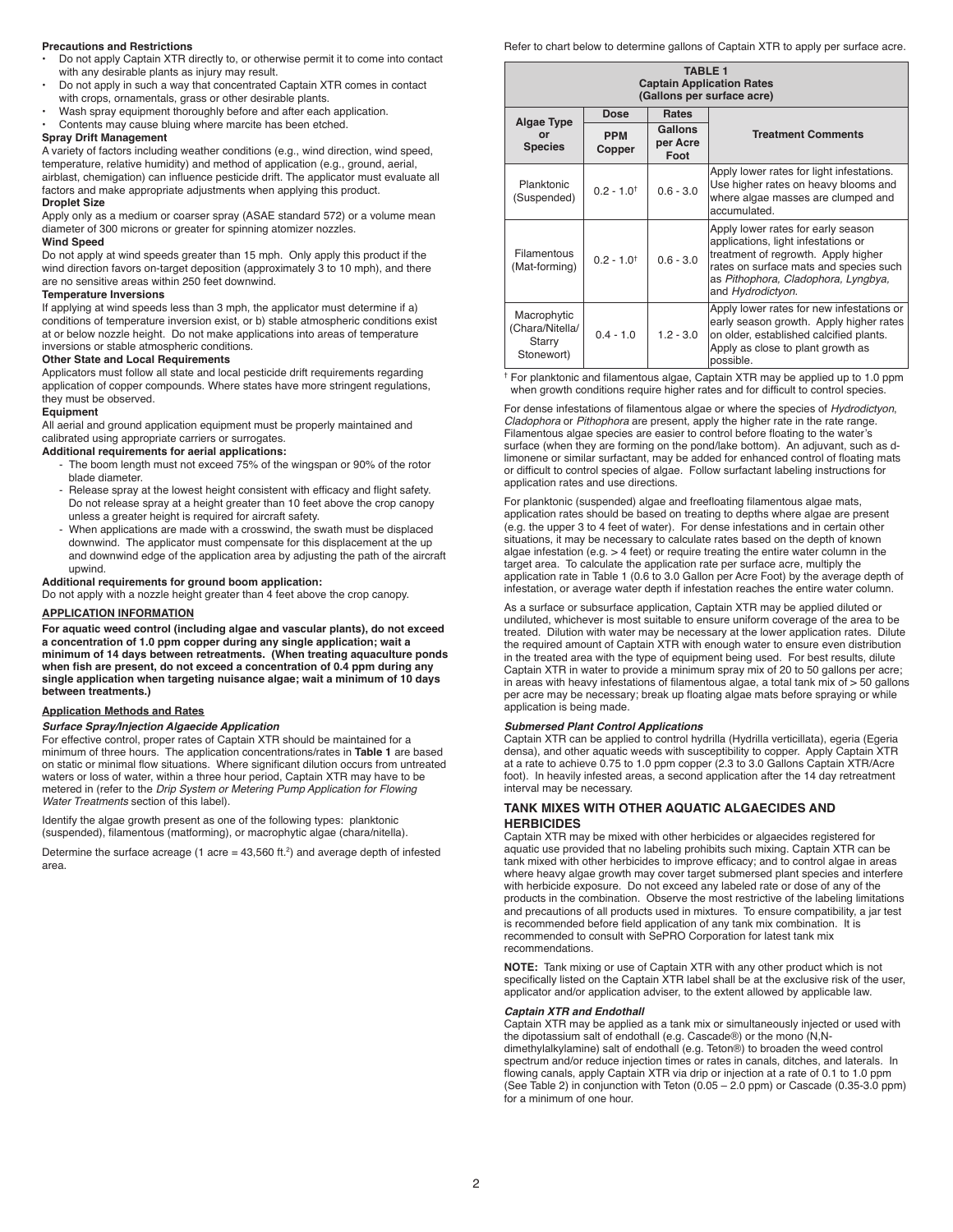#### *Hydrilla Control – Captain XTR + Diquat Tank Mix*

Captain XTR can be mixed with diquat (diquat dibromide) in a 2:1 ration of Captain XTR:Diquat (e.g. 4 gallons Captain XTR and 2 gallons diquat [e.g. Littora®- 2 lbs a.i./gallon] per acre in waters with average depth of 4 feet). Lower rates of Captain XTR may also enhance the activity of diquat. Captain XTR should be applied at a minimum of 0.1 ppm in combination with diquat. Higher rates may be needed in areas with dense weeds.

#### *Drip System or Metering Pump Application for Flowing Water Treatments* **For Use in Potable Water, Canals, Ditches, and Irrigation and Drainage Systems**

For optimal control, apply Captain XTR as soon as algae begin active growth or interfere noticeably with normal delivery of water (clogging of lateral headgates, suction screens, weed screens, and siphon tubes). Delaying treatment could perpetuate the problem causing massing and compacting of plants. Heavy infestations and low flow may cause poor distribution resulting in unsatisfactory control. Under these conditions repeated applications or increasing water flow rate during application may be necessary.

Prior to treatment it is important to accurately determine water flow rates. In the absence of weirs, orifices, or similar devices, which give accurate waterflow measurements, volume of flow can be estimated by the following formula:

**Cubic feet per second (cfs) =** average width (feet) **x** average depth (feet) **x** average velocity† (feet/second) **x** 0.9

† The velocity can be estimated by determining the length of time it takes a floating object to travel a defined distance. Divide the distance (feet) by the time (seconds) to estimate velocity (feet/seconds). This measure should be repeated 3 times at the intended application site and then calculate the average velocity.

After accurately determining the water flow rate in cfs or gallons/minute, find the corresponding Captain XTR rate in Table 2 or use the below formula.

cfs **x** desired concentration of copper (ppm) **=** quarts/hour of application

| <b>TABLE 2</b><br><b>Captain Application Rates For Flowing Water</b> |          |                                   |              |                |  |
|----------------------------------------------------------------------|----------|-----------------------------------|--------------|----------------|--|
| <b>Water Flow Rate</b>                                               |          | <b>Captain Rate</b><br><b>PPM</b> |              |                |  |
| <b>CFS</b>                                                           | Gal/min. | Copper                            | Quart/hr.    | mL/min.        |  |
|                                                                      | 450      | $0.2 - 1.0$                       | $0.2 - 1.0$  | $3.2 - 15.7$   |  |
| 2                                                                    | 900      | $0.2 - 1.0$                       | $0.4 - 2.0$  | $6.3 - 31.5$   |  |
| 3                                                                    | 1,350    | $0.2 - 1.0$                       | $0.6 - 3.0$  | $9.5 - 47.3$   |  |
| 4                                                                    | 1,800    | $0.2 - 1.0$                       | $0.8 - 4.0$  | $12.6 - 63.0$  |  |
| 5                                                                    | 2,250    | $0.2 - 1.0$                       | $1.0 - 5.0$  | $15.8 - 78.5$  |  |
| 10                                                                   | 4,500    | $0.2 - 1.0$                       | $2.0 - 10.0$ | $31.5 - 157.7$ |  |
| 100                                                                  | 45,000   | $0.2 - 1.0$                       | $20 - 100.0$ | $315 - 1,577$  |  |

Calculate the amount of Captain XTR needed to maintain the drip rate for a treatment period of 3 hours by multiplying either:

#### **Quarts / hr x 3; Milliliters / Minute x 180;** or **Fluid ounces / Minute x 180**

Rates will target 1.0 ppm copper concentration in the treated water for the treatment period. Lower concentrations may be used on highly susceptible algae species or if longer exposure times are maintained. Introduction of the chemical should be made in the channel at weirs or other turbulence-creating structures to promote the dispersion of the chemical. For injection periods longer than three hours (180 minutes), calculate the amount of Captain XTR needed by multiplying the rate by the desired time in minutes or hours, as appropriate.

Use a drum or tank equipped with a valve or other volume control device that can be calibrated to maintain a constant drip rate. Use a stopwatch and appropriate measuring container to set the desired drip rate. Readjust accordingly if the canal flow rate changes during the treatment period. A small pump or other metering device may be used to meter Captain XTR into the water more accurately. Application can be made using diluted or undiluted material.

Results can vary depending upon species and density of algae and vegetation, desired distance of control and flow rate, and impact of water quality on efficacy. Periodic maintenance treatments may be required to maintain seasonal control. It is recommended to consult a SePRO Aquatic Specialist to determine optimal use rate, location of treatment stations and treatment period under local conditions.

#### *Slug Application Method for Flowing Irrigation Canals with no Functioning Potable Water Intakes*

Do not use this method of application in flowing canals with functioning potable water intakes at or downstream from the application site.

For optimal control, apply Captain XTR as soon as algae begin active growth or interfere noticeably with normal delivery of water. Heavy infestations and low flow may cause poor distribution resulting in unsatisfactory control. Under these conditions repeated applications or increasing water flow rate during application may be necessary. Apply Captain XTR into the irrigation canal or lateral at 0.05 (6.4 fluid ounces) to 0.55 gallons (70 fluid ounces) per CFS as a slug or dump application (see above for determining CFS). Depending upon water hardness, alkalinity, velocity and algae conditions, a slug application is typically required every 5 to 30 miles. High water hardness or alkalinity levels may require the use of higher rates within the rate range above to achieve control. When velocity levels are higher (>1 foot per second) distance between drop stations for slug applications can be increased.

#### *Chemigation System Application*

Captain XTR may be applied for the maintenance of chemigation systems. To control algae in chemigation systems Captain XTR should be applied continuously during water application. For continuous addition application apply 0.91 - 9.1 gallons of Captain XTR per 1,000,000 (one million) gallons of water (0.3 - 3.0 gallons of Captain XTR per acre-foot of water). This will produce a concentration of 0.1 to 1.0 ppm of copper. Do not exceed 1.0 ppm of copper or 0.91 gallons of Captain XTR per 100,000 gallons of water. For additional guidance regarding specific calibrations or application techniques contact application equipment manufacturer, supplier, or pest control advisor. It is not necessary to agitate or dilute Captain XTR in the supply tank before application to chemigation systems.

| <b>TABLE 3</b><br><b>Application Rates for Chemigation Systems</b> |                          |        |                            |        |  |
|--------------------------------------------------------------------|--------------------------|--------|----------------------------|--------|--|
| Copper<br>Concentration<br>(ppm)                                   | <b>Amount of Captain</b> |        |                            |        |  |
|                                                                    | Per Acre-foot            |        | <b>Per Million Gallons</b> |        |  |
|                                                                    | <b>Gallons</b>           | Liters | Gallons                    | Liters |  |
| 0.1                                                                | 0.3                      | 1.1    | 0.9                        | 3.4    |  |
| 0.2                                                                | 0.6                      | 2.3    | 1.8                        | 6.8    |  |
| 0.3                                                                | 0.9                      | 3.4    | 2.8                        | 10.6   |  |
| 0.4                                                                | 1.2                      | 4.5    | 3.7                        | 14.0   |  |
| 0.5                                                                | 1.5                      | 5.7    | 4.6                        | 17.4   |  |
| 0.6                                                                | 1.8                      | 6.8    | 5.5                        | 22.8   |  |
| 0.7                                                                | 2.1                      | 7.9    | 6.4                        | 24.2   |  |
| 0.8                                                                | 2.4                      | 9.1    | 7.3                        | 27.6   |  |
| 0.9                                                                | 2.7                      | 10.2   | 8.3                        | 31.4   |  |
| 1.0                                                                | 3.0                      | 11.3   | 9.1                        | 34.4   |  |

#### **CHEMIGATION SYSTEM APPLICATION**

- Apply Captain XTR only through sprinkler and drip irrigation systems including: center pivot, lateral move, end tow, side (wheel) roll, traveler, big gun, solid set, or hand move; flood (basin), furrow, border or drip (trickle) systems.
- Crop injury, lack of effectiveness, or illegal pesticide residues in the crop can result from non-uniform distribution of treated water.
- If you have questions about calibration, contact your SePRO Aquatic Specialist, State Extension Service, equipment manufacturer, or other experts.
- Do not connect an irrigation system (including greenhouse systems) used for pesticide application to a public water system unless the pesticide labelprescribed safety devices for public water systems are in place (refer to the *Chemigation Systems Connected to a Public Water Supply* section of this label).
- A person knowledgeable of the chemigation system and responsible for its operation or under the supervision of the responsible person, shall shut the system down and make necessary adjustments should the need arise. The injection system should be inspected, calibrated, and maintained before application of Captain XTR begins.

#### **Chemigation Systems Connected to a Public Water Supply**

- Public water system means a system for the provision to the public of piped water for human consumption if such system has at least 15 service connections or regularly serves an average of at least 25 individuals daily at least 60 days out of the year.
- Chemigation systems connected to public water systems must contain a functional, reduced-pressure zone, back flow preventer (RPZ) or the functional equivalent in the water supply line upstream from the point of pesticide introduction. There shall be a complete physical break (air gap) between the flow outlet end of the fill pipe and the top or overflow rim of the reservoir tank of at least twice the inside diameter of the fill pipe.
- The pesticide injection pipeline must contain a functional, automatic, quickclosing check valve to prevent the flow of fluid back toward the injection.
- The pesticide injection pipeline must contain a functional, normally closed, solenoid-operated valve located on the intake side of the injection pump and connected to the system interlock to prevent fluid from being withdrawn from the supply tank when the irrigation system is either automatically or manually shut down.
- The system must contain functional interlocking controls to automatically shut off the pesticide injection pump when the water pump motor stops or in cases where there is no water pump, when the water pressure decreases to the point where pesticide distribution is adversely affected.
- Systems must use a metering pump, such as a positive displacement injection pump (e.g., diaphragm pump) effectively designed and constructed of materials that are compatible with pesticides and capable of being fitted with a system interlock.
- Do not apply when wind speed favors drift beyond the area intended for treatment.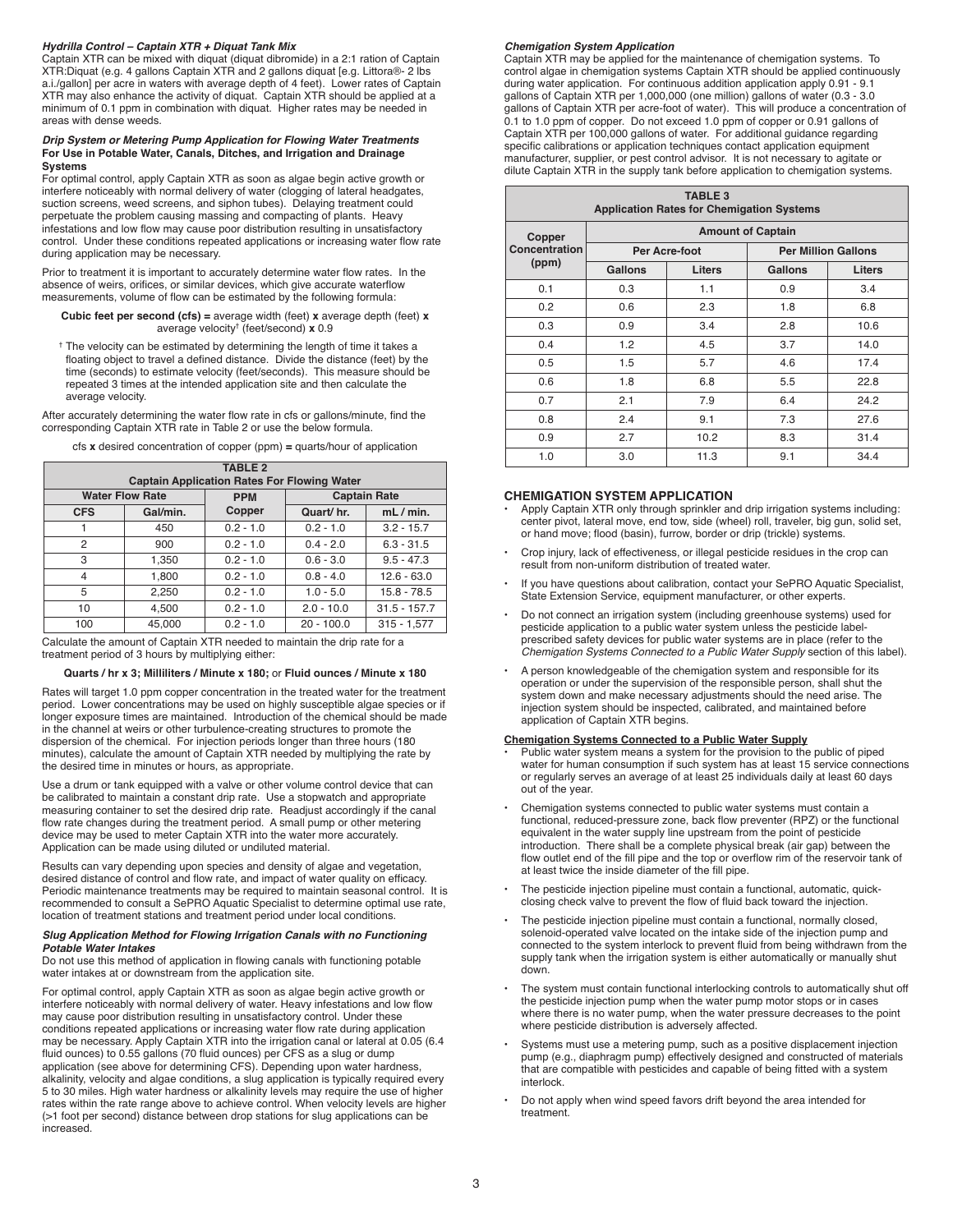## **Sprinkler Chemigation Requirements**

- The system must contain a functional check valve, vacuum relief valve, and low pressure drain appropriately located on the irrigation pipeline to prevent water source contamination from back flow.
- The pesticide injection pipeline must contain a functional, automatic, quickclosing check valve to prevent the flow of fluid back toward the injection pump.
- The pesticide injection pipeline must also contain a functional, normally closed, solenoid-operated valve located on the intake side of the injection pump and connected to the system interlock to prevent fluid from being withdrawn from the supply tank when the irrigation system is either automatically or manually shut down.
- The system must contain functional interlocking controls to automatically shut off the pesticide injection pump when the water pump motor stops.
- The irrigation line or water pump must include a functional pressure switch which will stop the water pump motor when the water pressure decreases to the point where pesticide distribution is adversely affected.
- Systems must use a metering pump, such as a positive displacement injection pump (e.g.. diaphragm pump) effectively designed and constructed of materials that are compatible with pesticides and capable of being fitted with a system interlock.
- Do not apply when wind speed favors drift beyond the area intended for treatment.

## **Floor (Basin), Furrow and Border Chemigation Requirements**

- Systems using a gravity flow pesticide dispensing system must meter the pesticide into the water at the head of the field and downstream of a hydraulic discontinuity such as a drop structure or weir box to decrease potential for water source contamination from back flow if water flow stops.
- Systems utilizing a pressurized water and pesticide injection system must meet the following requirements:
	- o The system must contain a functional check valve, vacuum relief valve, and low pressure drain appropriately located on the irrigation pipeline to prevent water source contamination from back flow.
	- o The pesticide injection pipeline must contain a functional, automatic, quickclosing check valve to prevent the flow of fluid back toward the injection pump.
	- o The pesticide injection pipeline must also contain a functional, normally closed, solenoid-operated valve located on the intake side of the injection pump and connected to the system interlock to prevent fluid from being withdrawn from the supply tank when the irrigation system is either automatically or manually shut down.
	- o The system must contain functional interlocking controls to automatically shut off the pesticide injection pump when the water pump motor stops.
	- o The irrigation line or water pump must include a functional pressure switch which will stop the water pump motor when the water pressure decreases to the point where pesticide distribution is adversely affected.
	- o Systems must use a metering pump, such as a positive displacement injection pump (e.g., diaphragm pump) effectively designed and constructed of materials that are compatible with pesticides and capable of being fitted with a system interlock.

#### **Drip (Trickle) Chemigation Requirements**

- The system must contain a functional check valve, vacuum relief valve, and low pressure drain appropriately located on the irrigation pipeline to prevent water source contamination from back flow.
- The pesticide injection pipeline must contain a functional, automatic, quickclosing check valve to prevent the flow of fluid back toward the injection pump.
- The pesticide injection pipeline must also contain a functional, normally closed, solenoid-operated valve located on the intake side of the injection pump and connected to the system interlock to prevent fluid from being withdrawn from the supply tank when the irrigation system is either automatically or manually shut down.
- The system must contain functional interlocking controls to automatically shut off the pesticide injection pump when the water pump motor stops.
- The irrigation line or water pump must include a functional pressure switch which will stop the water pump motor when the water pressure decreases to the point where pesticide distribution is adversely affected.
- Systems must use a metering pump, such as a positive displacement injection pump (e.g.. diaphragm pump) effectively designed and constructed of materials that are compatible with pesticides and capable of being fitted with a system interlock.

# **STORAGE AND DISPOSAL**

Do not contaminate water, food, or feed by storage and disposal. **Pesticide Storage:** Store in a cool dry place. Do not store near feed or foodstuffs. In case of leak or spill, use absorbent materials to contain liquids and dispose in a manner consistent with the pesticide disposal instructions. **Pesticide Disposal:** Pesticide wastes are acutely hazardous. Improper disposal of excess pesticide, spray mixture, or rinsate is a violation of Federal Law. If these wastes cannot be disposed of by use according to label instructions, contact your State Pesticide or Environmental Control Agency, or the Hazardous Waste representative at the nearest EPA Regional Office for guidance. Wastes resulting from the use of this product may be disposed of on site or at an approved waste disposal facility.

## **Container Handling**

**Nonrefillable Container. DO NOT reuse or refill this container.** Triple rinse or pressure rinse container (or equivalent) promptly after emptying; then offer for recycling, if available, or reconditioning, if appropriate, or puncture and dispose of in a sanitary landfill, or by incineration, or by other procedures approved by state and local authorities.

#### **Triple rinse containers small enough to shake (capacity ≤ 5 gallons) as follows:** Empty the remaining contents into application equipment or a mix tank and drain for 10 seconds after the flow begins to drip. Fill the container ¼ full with water and recap. Shake for 10 seconds. Pour rinsate into application equipment or a mix tank, or store rinsate for later use or disposal. Drain for 10 seconds after the flow begins to drip. Repeat this procedure two more times

T**riple rinse containers too large to shake (capacity > 5 gallons) as follows:** Empty the remaining contents into application equipment or a mix tank. Fill the container ¼ full with water. Replace and tighten closures. Tip container on its side and roll it back and forth, ensuring at least one complete revolution, for 30 seconds. Stand the container on its end and tip it back and forth several times. Turn the container over onto its other end and tip it back and forth several times. Empty the rinsate into application equipment or a mix tank, or store rinsate for later use or disposal. Repeat this procedure two more times.

**Pressure rinse as follows:** Empty the remaining contents into application equipment or mix tank and continue to drain for 10 seconds after the flow begins to drip. Hold container upside down over application equipment or mix tank, or collect rinsate for later use or disposal. Insert pressure rinsing nozzle in the side of the container and rinse at about 40 PSI for at least 30 seconds. Drain for 10 seconds after the flow begins to drip.

**Refillable Container.** Refill this container with pesticide only. **DO NOT** reuse this container for any other purpose. Triple rinsing the container before final disposal is the responsibility of the person disposing of the container. Cleaning before refilling is the responsibility of the refiller.

**Triple rinse as follows:** To clean the container before final disposal, empty the remaining contents from this container into application equipment or mix tank. Fill the container about 10% full with water. Agitate vigorously or recirculate water with the pump for 2 minutes. Pour or pump rinsate into application equipment or rinsate collection system. Repeat this rinsing procedure two more times. When this container is empty, replace the cap and seal all openings that have been opened during use; return the container to the point of purchase or to a designated location. This container must only be refilled with a pesticide product. Prior to refilling, inspect carefully for damage such as cracks, punctures, abrasions, worn-out threads and closure devices. Check for leaks after refilling and before transport. **DO NOT** transport if this container is damaged or leaking. If the container is damaged, or leaking, or obsolete and not returned to the point of purchase or to a designated location, triple rinse emptied container and offer for recycling, if available, or dispose of container in compliance with state and local regulations.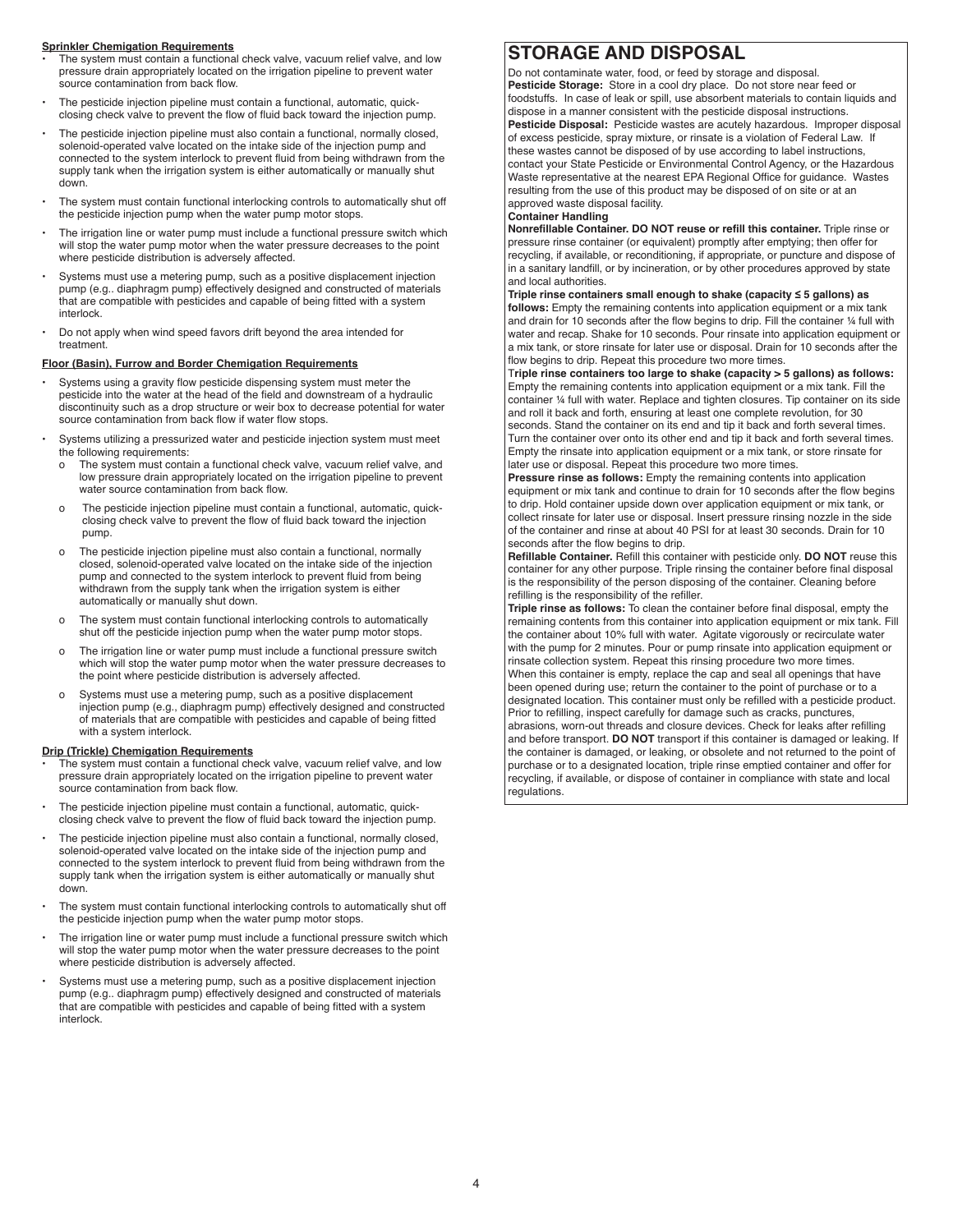# **TERMS AND CONDITIONS OF USE**

If terms of the following *Warranty Disclaimer, Inherent Risks of Use* and *Limitation of Remedies* are not acceptable, return unopened package at once to the seller for a full refund of purchase price paid. Otherwise, to the extent consistent with applicable law, use by the buyer or any other user constitutes acceptance of the terms under *Warranty Disclaimer, Inherent Risks of Use,* and *Limitation of Remedies*.

# **WARRANTY DISCLAIMER**

SePRO Corporation warrants that the product conforms to the chemical description on the label and is reasonably fit for the purposes stated on the label when used in strict accordance with the directions, subject to the inherent risks set forth below. TO THE EXTENT CONSISTENT WITH APPLICABLE LAW, SEPRO CORPORATION MAKES NO OTHER EXPRESS OR IMPLIED WARRANTY OF MERCHANTABILITY OR FITNESS FOR A PARTICULAR PURPOSE OR ANY OTHER EXPRESS OR IMPLIED WARRANTY.

# **INHERENT RISKS OF USE**

It is impossible to eliminate all risks associated with use of this product. Plant injury, lack of performance, or other unintended consequences may result because of such factors as use of this product contrary to label instructions (including conditions noted on the label such as unfavorable temperatures, soil conditions, etc.), abnormal conditions (such as excessive rainfall, drought, tornadoes, hurricanes), presence of other materials, the manner of application, or other factors, all of which are beyond the control of SePRO Corporation or the seller. To the extent consistent with applicable law, all such risks shall be assumed by buyer.

# **LIMITATION OF REMEDIES**

To the extent consistent with applicable law, the exclusive remedy for losses or damages resulting from this product (including claims based on contract, negligence, strict liability, or other legal theories) shall be limited to, at SePRO Corporation's election, one of the following:

(1) Refund of purchase price paid by buyer or user for the product bought, or

(2) Replacement of amount of the product used.

To the extent consistent with applicable law, SePRO Corporation shall not be liable for losses or damages resulting from handling or use of this product unless SePRO Corporation is promptly notified of such losses or damages in writing. In no case shall SePRO Corporation be liable for consequential or incidental damages or losses.

The terms of the *Warranty Disclaimer, Inherent Risks of Use,* and this *Limitation of Remedies* cannot be varied by any written or verbal statements or agreements. No employee or sales agent of SePRO Corporation or the seller is authorized to vary or exceed the terms of the *Warranty Disclaimer* or this *Limitations of Remedies* in any manner.

©Copyright 2014 SePRO Corporation

Captain® and Littora® are registered trademarks of SePRO Corporation. Cascade® and Teton® are registered trademarks of United Phosphorus, Inc.